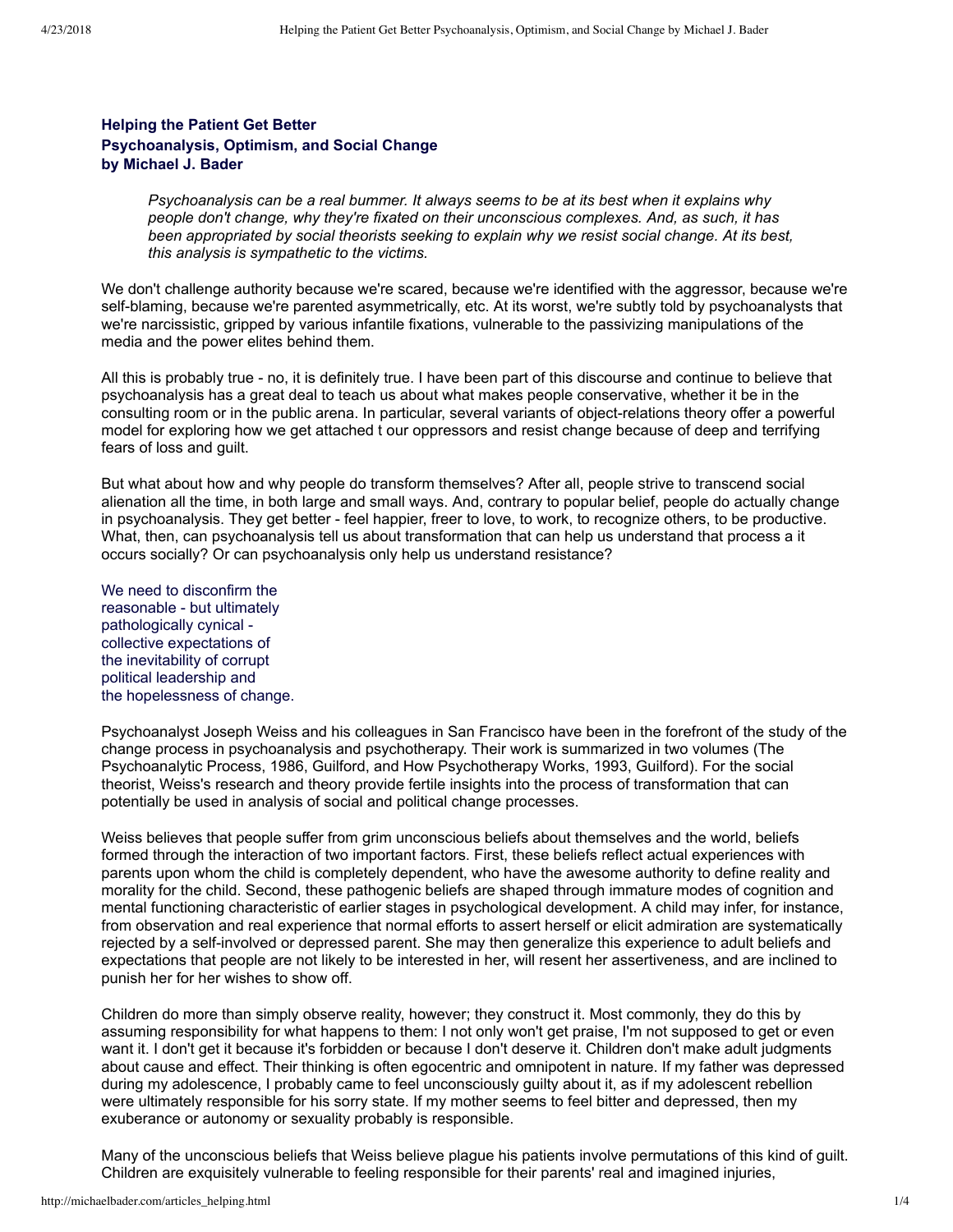4/23/2018 Helping the Patient Get Better Psychoanalysis, Optimism, and Social Change by Michael J. Bader

depression, worries, failures, illnesses, temper - and even overt parental abusive behavior. Thus, happiness is thwarted by intense, quilt-based conflicts over having more than, leaving, surpassing, or otherwise hurting one's family. The ubiquity with which we all tend to take responsibility for our own experience and that of important others makes some version of these quilt-related pathogenic beliefs appear in all of us. The difference between a so-called "healthy" and a "pathological" outcome is one of degree. Clinically speaking, to the extent that someone's capacities and desires to love, feel competent and productive, and have pleasure are significantly impaired by pathogenic beliefs, then we tend to see the kind of symptoms and suffering that bring someone into therapy.

While people come into therapy crippled by guilt and other pathogenic beliefs, Weiss argues that they also come with a powerful unconscious desire and plan to master and overcome these problems. People seek to "disconfirm" their pathogenic beliefs in therapy because these ideas and feelings are painful, and because on some level they recognize their irrationality. In other words, children and, later, adults, never fully buy into their symptoms and pathological view of the world. They enter therapy and set out to "test" the therapist to see if it's safe to face and work through their traumas and free up their underlying wishes and capacities for health and growth.

Weiss argues that patients repeat their symptoms in therapy not because they're fixated or compelled, but because they are unconsciously seeking a healing emotional experience from their therapists. This search involves acting and relating in ways that are unconsciously intended to determine if the therapist will repeat the patient's earlier painful relationships and, therefore, confirm the patient's grim expectations. If the therapist does so, the patient will not change or get worse. If the therapist responds in ways that are counter to the patient's neurotic expectations and more in line with the patient's healthier vision of himself and their work, then psychological growth will proceed.

Patients test in various ways. One who felt dominated or exploited by a narcissistic parent might test the therapist by being disagreeable and stubborn to see if the therapist can tolerate it. If the therapist demonstrates that he or she can, the patient feels safer and can gradually experiment with healthier ways to relate to others. If the therapist repeats the original traumatic situation by acting in a way that the patient interprets as controlling or defensive, then the patient will have his fears confirmed and will remain stuck. Or a patient might treat the therapist as the patient felt he or she was treated by authorities in childhood to see if the therapist can handle things better and provide a healthier model. For instance, a patient of mine would verbally attack and attempt to demean my competence in the same way that his competitive father did routinely with him. By standing up to him, while still maintaining a positive ambience, I was able to make the patient feel safer and more able to remember and work through the traumas of his childhood and feel trusting enough to begin to develop a more affectionate relationship with me and with others. He was better able to stand up to abuse and had less need to abuse others.

The power of Weiss's theory rests in his insight that behavior that is usually understood in negative terms - the patient is resisting or undermining the treatment process and therapist - can be understood affirmatively. If a patient is provocative, he may be testing the therapist by inviting the latter to reject him like a parent once did. The patient unconsciously wants the therapist not to reject him; if the therapist passes the test, he is relieved and more able to face his pain and be close. A patient might act abusively or self-destructively with others as a way to see if the therapist will protect him. In this case, the patient seeks limits as an expression of care and protection and, if given them, is better able to face his fears and become more responsible. Or a patient who has been traumatized by a suicidal and manipulative parent might assault the therapist with suicide threats as an unconscious test of the therapists' ability to more adaptively handle the same feelings of helplessness and omnipotent responsibility that the patient was traumatized by as a child. In all of these instances, the therapist's understanding, empathy, and therapeutic options are enlarged by understanding the patient as actively problem-solving and seeking mastery, albeit in disguised and often self-defeating ways. The therapist is better able to get on the patient's "side." The traditional psychoanalytic view that the patient is intrinsically ambivalent about change and that the therapist must be careful about neutrally positioning him - or herself equidistant from all sides of the conflict gives way to a conception of the therapist understanding the patient's unconscious plan for growth and doing everything to facilitate it.

Weiss' central presupposition is that the patient is actively striving to establish more gratifying, intimage, confident, and joyful relationships with others, as well as live and work with more self-esteem and sense of personal efficacy and autonomy all the time, but is hobbled by pathogenic beliefs about herself and the social world. The patient is not "fixated" or simply irrationally repeating infantile gratifications and fears. She or he is actively striving at all times to create and discover conditions that are safe enough to heal him or herself, to develop richer and more satisfying relationships and pleasurable experiences of the world. But this striving is often hidden within the complex and confusing tests that the patient is always arranging with others. Thus, it is the therapist's job to decipher the patient's plan, pass his or her tests, and facilitate the unfolding of the patient's hidden but powerful strivings toward healthy satisfactions.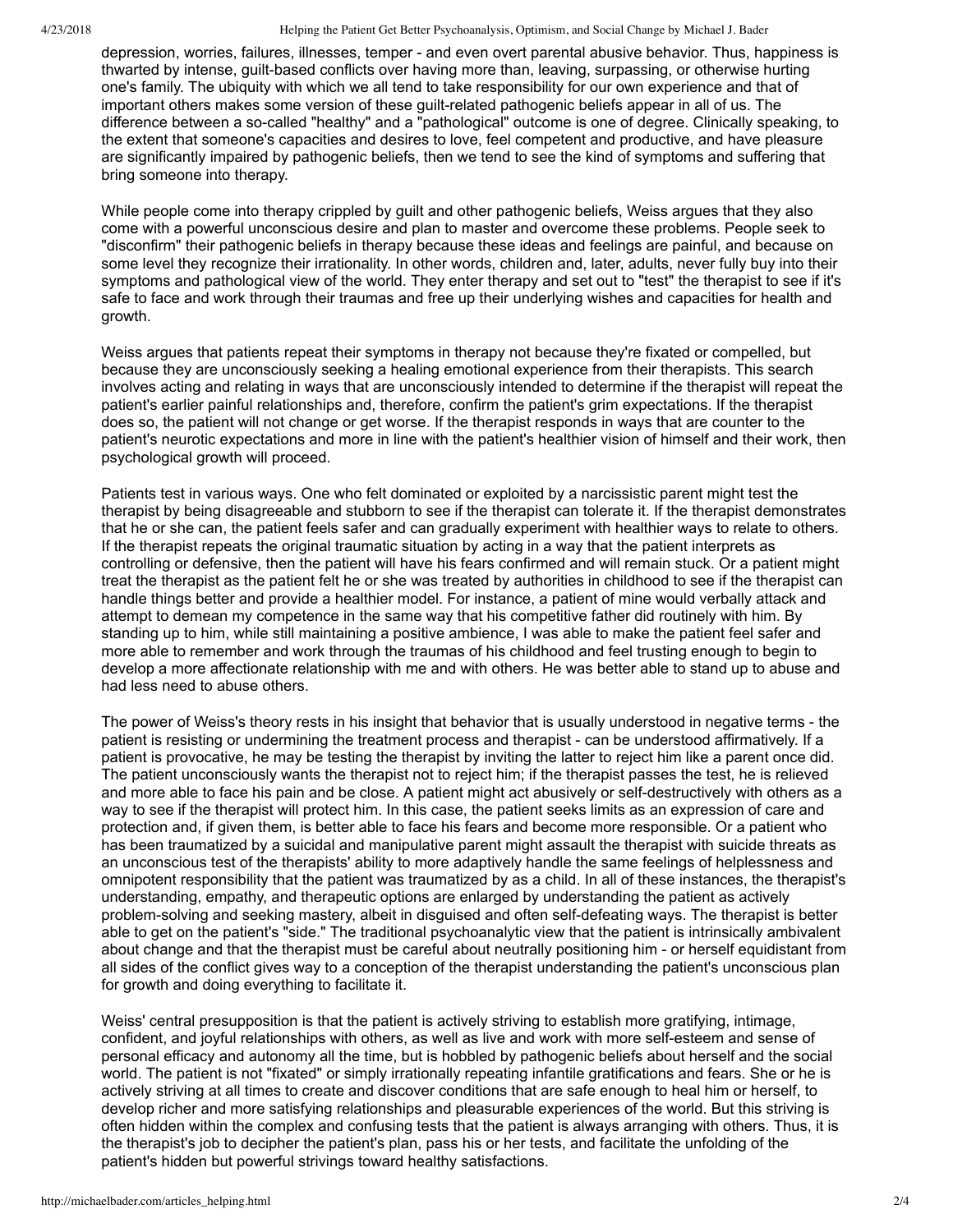4/23/2018 Helping the Patient Get Better Psychoanalysis, Optimism, and Social Change by Michael J. Bader

On the most general level, the compatibility of this attitude with a certain kind of political sensibility is obvious. As contributors to this magazine have so often opined, a movement for social change has to adopt a similar position of respect, empathy, and support for the essentially healthy strivings and rational fears of people that they want to reach. They have to decipher and compassionately articulate the hidden strivings for recognition, empowerment, mutuality, and connectedness that often lie behind even the most destructive and selfdestructive attitudes and behavior.

For instance, political support for vindictive and punitive police measures to combat crime, might be understood as containing a healthy striving for security and protection in a social and economic world that offers increasingly little of it to the average person. Repressive pro-life sentiments may contain a misplaced longing for the lost innocence of a childhood that was taken away and damaged in one's own personal and social history, as well as a distorted protest against perceived attacks on a defensively idealized vision of family life. Support for militarism abroad carries with it a wish that "we" not allow ourselves to be "pushed around" so much in our everyday lives i.e., we can kick Saddam Hussein's ass even though we can't do anything about our alienation or insecurity at home. Even the racist backlash against affirmative action might in part represent a growing and reasonable (although displaced) resentment among whites that the American Dream has left them behind and that it is not for lack of ability on their part.

Weiss describes patients as propelled in therapy by powerful motives and wishes to get better. Similarly, the "American people" are animated by legitimate and healthy wishes to feel more powerful, connected, and understood in their economic and political lives. Progressive political leadership thus needs to respond to political passivity, cynicism, and right-wing sentiment and reflexes-the worst of who we are politically-by understanding these phenomena, first, both as a communication of authentic pain and a healthy, but disguised attempt to transcend it. Second, we need to disconfirm the reasonable-but ultimately pathogenically cynicalcollective expectations of the inevitability of corrupt political leadership and the hopelessness of change.

An example might bring this point into bolder relief. People in our culture have come to fear that by caring too deeply about the poor, the needy, the victimized-by loving too much-they lay themselves open to be taken advantage of and, thus, to experience themselves as weak, helpless, and humiliated. This is the lesson of the competitive marketplace which, as Hillary Rodham Clinton has said, "knows the value of nothing" and invites us to devalue helplessness in ourselves and others. Add to this the observation of the apparent failure of the welfare state and a growing bitterness about the souring of American Dream for the traditionally secure middle class, and you have fertile ground within which identifications with the aggressor and other pathogenic beliefs will grow. Specifically, there is a tendency for people to become angry with the poor and want to punsh and deprive them in the same way that we, ourselves, have felt treated when we have felt or been-and continue to feel and be-dependent, vulnerable, and needy. We have learned not to expect of reel deserving of compassion and caring for our own victimization, and so can't allow or afford such feelings for others. Our authentic need for empathy and help and our instinctive capacity for empathy and concern become strangled, turned into a harsh, punitive, and paranoid reaction against the poor.

Political leaders who understand these psychological dynamics need to counteract this attitude-and not only by supporting the growth of the social welfare net, or by advocating for greater economic democracy. Taking Weiss's example, they need to get on the "side" of the patient. The rest of us need to provide grass-roots support for this shift in attitude by advocating for the importance of love and compassion as defining strengths in human beings and the "American character." We have to develop ways of critiquing the association of care with weakness in the popular imagination and articulate the legitimate unmet needs of all of us to be treated in a caring way.

When a therapist responds with understanding and compassion to her patien'ts aggressive attempts to hurt others in the same way that he/she has been hurt, the patient feels cared-for, doesn't need to identify so much with an aggressive and/or depriving caretaker, and can become more caring him/herself. Simply put, if I feel entitled to compassion and care, I can more easily give it to others. Media and education strategies that involve directly talking about how our needs to be understood, to be treated with respect, to be protected, and to be cared for are as vital as our need for economic security-and why-are essential in changing the political discourse in such a way that our cynicism is disconfirmed and our natural motivation to be more open and human is freed up.

The "patient" is us, the citizens. The test we impose on our political leadership is our cynicism and punitive, conservative attitudes. We all have a fear of being humiliated if we express our need for recognition and compassion, as well as our pain at not getting it, and this results in our tendency to want ot blame, hurt, and deprive other people in the same way that we have been victimized. Political leaders and activists have to speak to the need that underlies this fear, the need and wish for connection and growth, by carefully developing specific ways to talk about these needs so that people feel safe enough to express them. That means reframing political images and language in such a way that cynicism is equated with weakness, and values such as empathy, compassion, and love are indicative of strength.